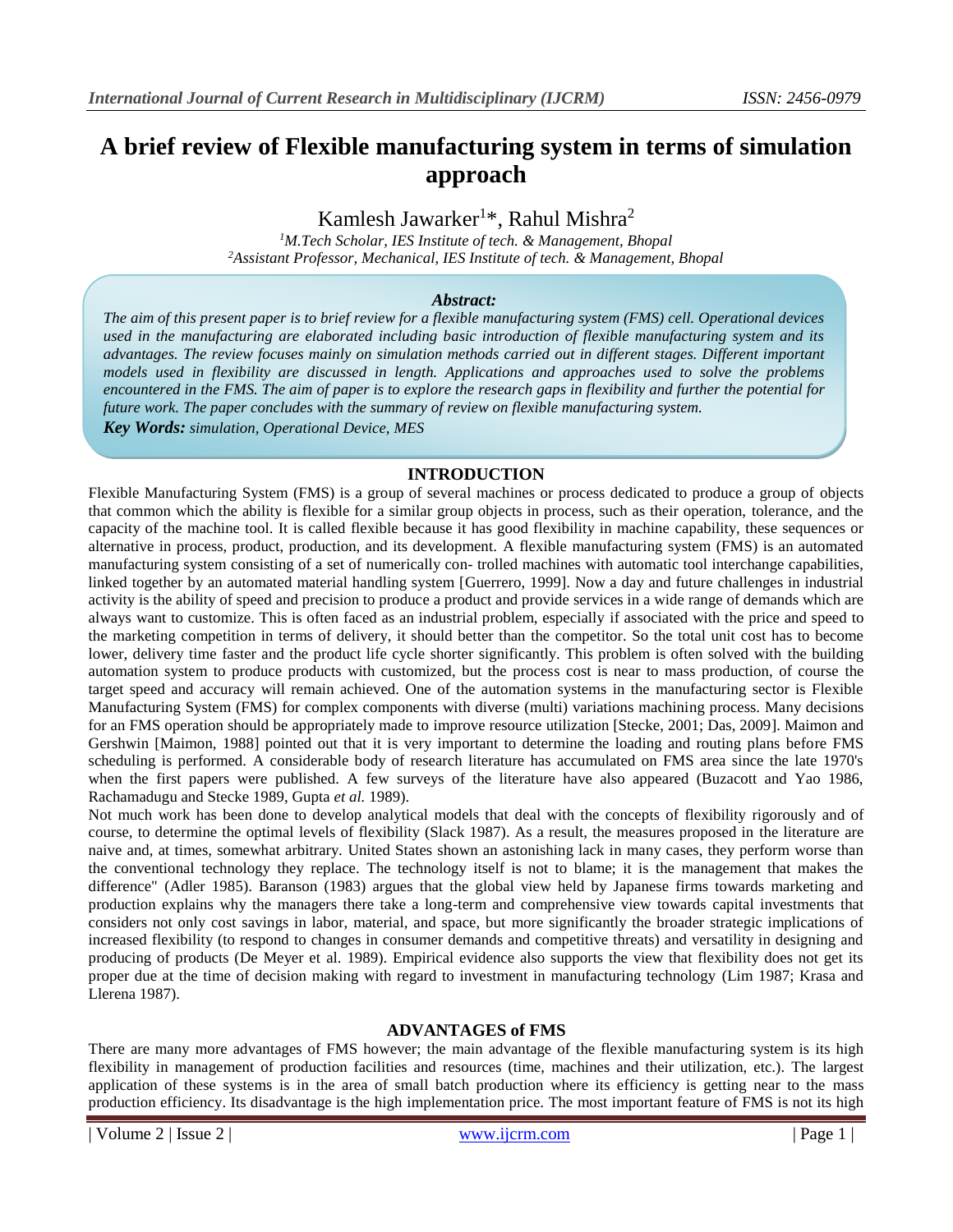degree of automation but its flexibility [Guerrero, 1999]. A variety of objectives have been considered in process planning problems such as machine workload balancing, minimization of part movements, cost optimization, minimization of total processing time, maximum resource utilization, etc. [Grieco, 2003; Chen, 2005]. There are various approaches to the term flexibility of manufacturing systems. The most frequent meaning of this term is described as follows:

- Possibility of production program change without any significant alteration of machinery (new NC program, eventual tool change),
- Speed of production program change from previous product line to new products,
- Possibility to change production program at level of individual products.

# **OPERATIONAL DEVICES FOR FMS**

A flexible manufacturing system (FMS) is a group of numerically controlled machine tools, interconnected by a central control system. The various machining cells are interconnected, via loading and unloading stations, by an automated transport system. Operational flexibility is enhanced by the ability to execute all manufacturing tasks on numerous product designs in small quantities and with faster delivery. It has been described as an automated job shop and as a miniature automated factory. Simply stated, it is an automated production system that produces one or more families of parts in a flexible manner. Today, this prospect of automation and flexibility presents the possibility of producing nonstandard parts to create a competitive advantage. The concept of flexible manufacturing systems evolved during the 1960s when robots, programmable controllers, and computerized numerical controls brought a controlled environment to the factory floor in the form of numerically controlled and direct numerically controlled machines.

For the most part, FMS is limited to firms involved in small batch production or job shop environments. Normally, small batch producers have two kinds of equipment from which to choose: dedicated machinery or un-automated, general purpose tools. Dedicated machinery results in cost savings but lacks flexibility. General purpose machines such as lathes, milling machines, or drill presses are all costly, and may not reach full capacity. Flexible manufacturing systems provide the small batch manufacturer with another option one that can make small batch manufacturing just as efficient and productive as mass production. Flexible manufacturing system with robot operation for environment of drawing-free production (therein after only FMS) will be represented by the model CIM (Computer Integrated Manufacturing) in conditions of UVSM MTF. It is a systemic approach to planning, management and production itself. The target is to gain experience in these fields at the level of a manufacturing system as a unit (Erika, 2010 & Marcela, 2009). In practice, these experiences, if accepted, can considerably increase competitiveness of industrial companies. Such a competitiveness increase will result from higher efficiency in planning, management and production. Higher efficiency will be seen in shorter production time, higher utilization of machines and tools, higher production flexibility what all together means production cost saving.

Production flexibility increase and cost reduction is strongly influenced by strict observance of applied data structures in communication between individual workplaces in the whole production chain from designing individual components via designing a product, and production preparation up to programming individual manufacturing and handling devices and finally the production itself. The whole FMS (all manufacturing and handling devices) must therefore contain a communication structure based on modern industrial standard that is compatible also with other industrial facilities to enable trouble free data transfer. One of marginal conditions for definition of FMS characteristics is the ability to cooperate with CAD system CATIA available in our institute. In addition, this system will also have to cooperate with other CAD software systems. This cooperation is extremely important in a term of final project objective: drawing-free production. The block diagram of such a modular system is in the Fig.1. The principal philosophy of the system is based on theoretical knowledge and practical experience in the area of production planning, management and implementation of small batch and piece manufacturers. At present, these production areas are the ones with the most dynamic development.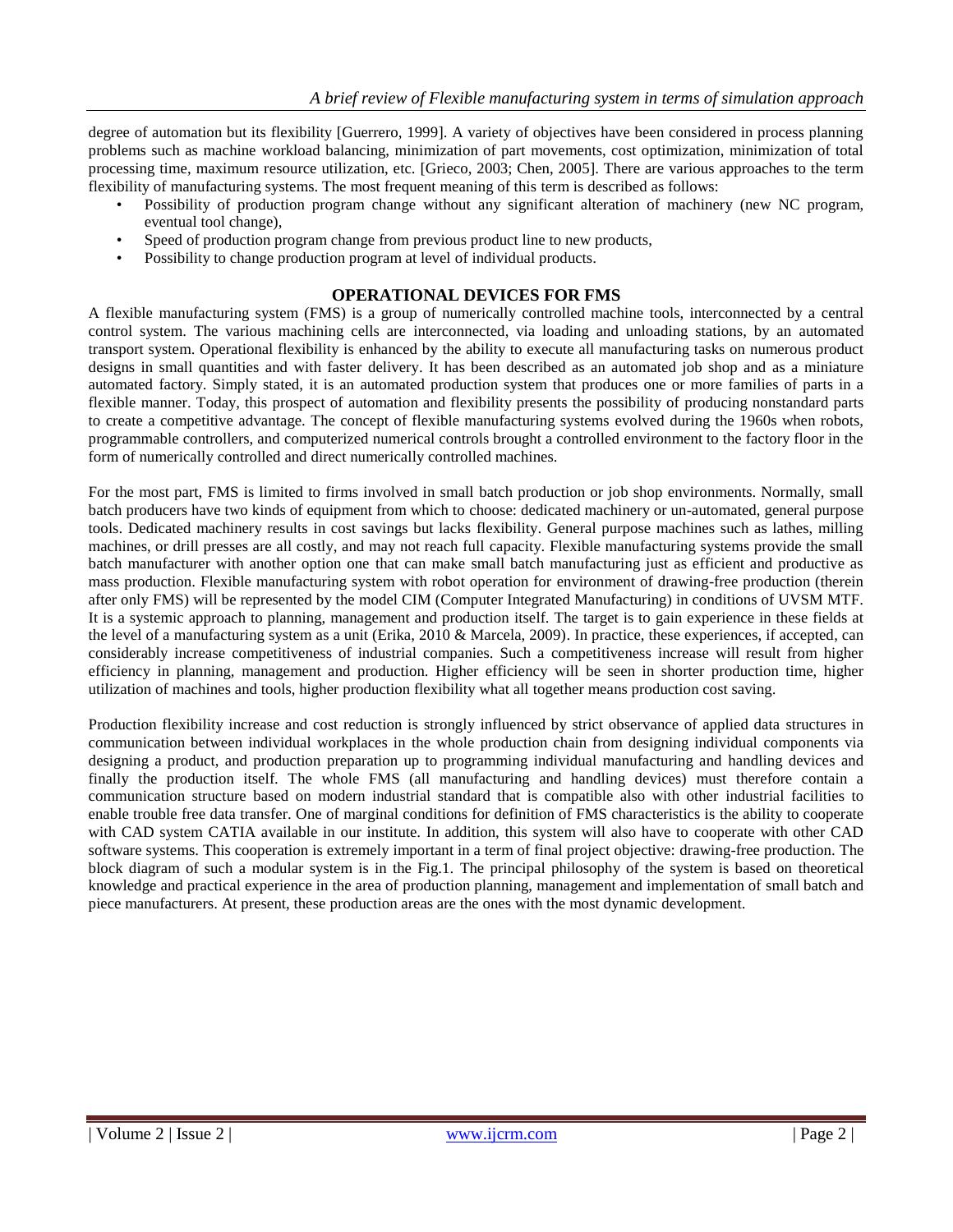

Figure 1: Modular flexible manufacturing system block diagram

# **MODELS FOR FMS**

Petri net (PN) theory [Peterson, 1981] provides one of the most popular formal specification languages for concurrent systems, have been utilized in engineering fields and theoretical computer science by both practitioners and theoreticians. Petri nets have an enormous expressive power making them capable and suitable to model a rich variety of dynamic asynchronous concurrent systems. Operating systems, computer architecture, software engineering, semantics of programming languages, communication protocols, complexity theory, neural networks and artificial intelligence, modern control theory and automation, automated manufacturing systems, and PLC (Programmable Logic Circuit) design are good examples of the application areas of Petri net theory [Murata, 1989]. Further Margulis (1970) two main processes are introduced. One of these processes imitates symbiotic evolution, which would contribute to the maintenance of diverse solutions, while the other process uses the concept of end symbiotic evolution to promote the convergence to the Pareto optimal solutions.

### **SIMULATION IN MANUFACTURING**

"Simulation is the imitation of the operation of a real-world process or system over time. Simulation involves the generation of an artificial history of the system, and the observation of that artificial history to draw inferences concerning the operating characteristics of the real system that is represented [Bank, 2000]. In the mid-1940s, simulation makes a significant leap with the contribution of Tochter and Owen develop the General Simulation Program in 1960, which is the first general purpose simulator to simulate an industrial plant that consists of a set of machines, each cycling through states as busy, idle , unavailable and tailed [Nance, 1993]. Simulation models are categorized based on three basic dimensions: 1) timing of change, 2) randomness and 3) data organization. Based on whether the simulation depends on the time factor or not, it can be classified into static and dynamic. A static simulation is independent of time while dynamic simulation evolves over time. Dynamic simulation can be further categorized to continuous and discrete. In discrete simulation, changes occur at discrete points in time while in continuous, the variable of time is continuous. In addition, discrete simulation is divided to time-stepped and event driven. Time-stepped consists of regular time intervals and alterations take place after the passing of a specific amount of time. On the other hand, in event-driven simulation, updates are linked to scheduled events and time intervals are irregular. As far as the dimension randomness is concerned simulation can be deterministic or stochastic. Deterministic means that the repetition of the same simulation will result to the same output, whereas, stochastic simulation means that the repetition of the same simulation will not always produce the same output. Last but not least, simulation is classified to grid-based and mesh-free according to data organization. Grid-based means that data are associated with discrete cells at specific locations in a grid and updates take place to each cell according to its previous state and those of its neighbours. On the other hand, mesh free relates with data of individual particles and updates look at each pair of particles [Ronne, 1986 & Sulistio, 2012]. An integrated system, of part modeling, nesting, process was planning, NC programming and simulation and reporting for sheet metal combination processing functions has been applied in several sheet-metal manufacturing plants [Pan, 2009]. In order to deal with the problem of independence in risk assessment, an approach using Coloured Petri Nets is developed and applied to model risk factors in ERP systems [Aloini, 2012]. The need for a quality manufacturing system solution is a driving factor creating the demand for MES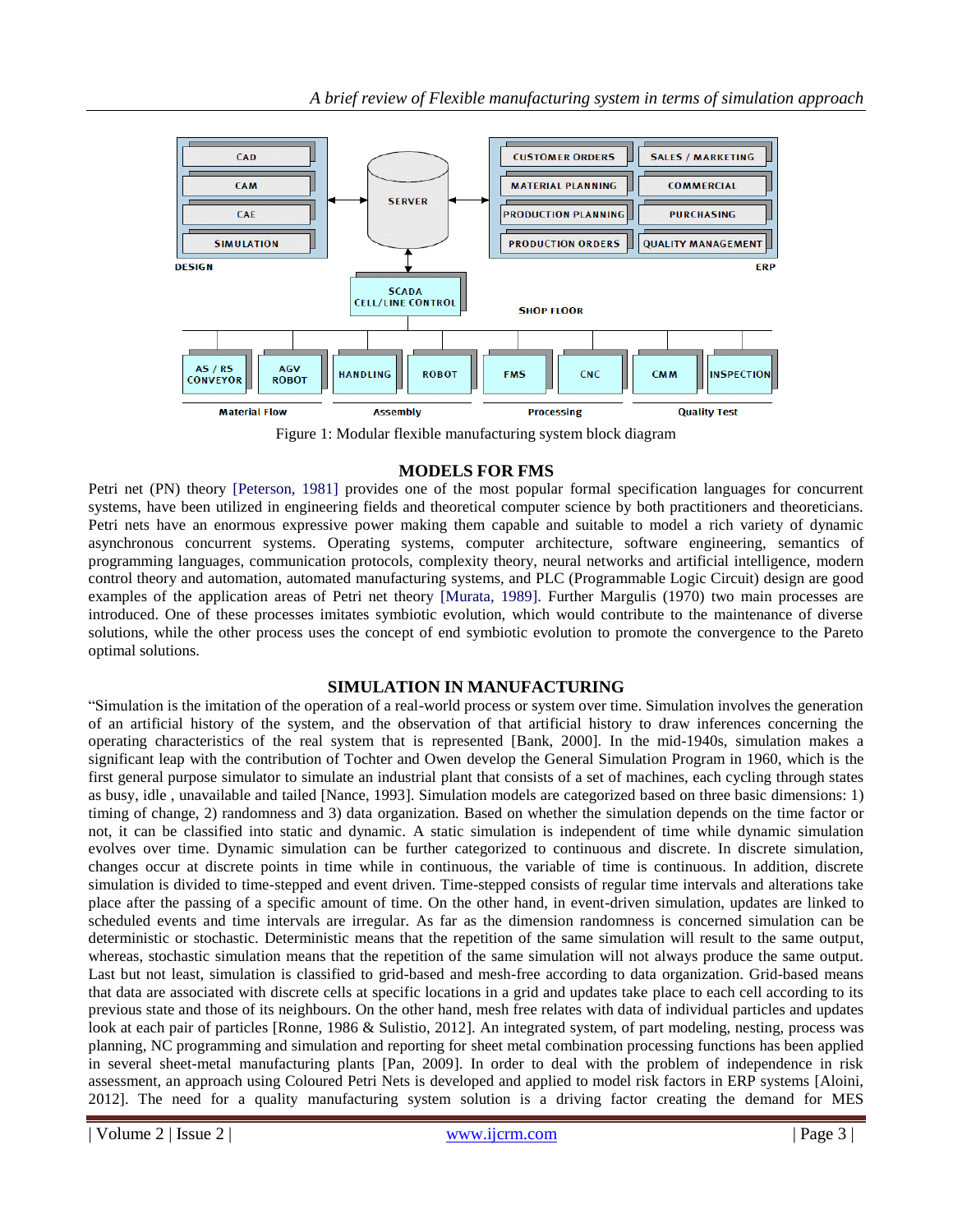(Manufacturing Execution System). The functions of MES are consistent with the goals of TQM (Total Quality Management) applied to industrial manufacturing companies [Deuel, 1995]. Facility layout planning (FLP) refers to the design of the allocation plans of the machines/equipment in a manufacturing shop-floor [Jiang, 2013]. SCADA (*Supervisory Control and Data Acquisition)* systems are applied worldwide in critical infrastructures, ranging from power generation, over public transport to industrial manufacturing systems [Eusgeld, 2011]. A supply chain is the value-adding chain of processes from the initial raw materials to the ultimate consumption of the finished product spanning across multiple supplier-customer links [Dugal, 1994]. A modern manufacturing network is composed of cooperating OEM plants, suppliers and dealers that produce and deliver final products to the market [Mourtzis, 2013]. Original Equipment Manufacturers (OEMs) operate in highly competitive, volatile markets, with fluctuating demand, increasing labour costs in developing countries, and new environmental regulation [Simchi, 2010]. Efficient simulation-model generation will allow the user to simplify and accelerate the process of producing correct and credible simulation models [Lee, 2012].

### **APPROACH FOR SOLVING FMS PROBLEM**

It is recognized that the algorithm is a promising approach to solving complex, dynamic, and integrated problems [Kim, 2005].

*Mathematical programming approach:* In this approach, the previous researchers have cast the problem into an optimization model. Buzacott and Yao (1986) present a comprehensive review of the analytical models developed for the design and control of FMS up until 1984. They strongly advocate the analytical methods as giving better insight into the system performance than the simulation models. Lashkari *et al.* (1987) developed a formulation of the loading problem. Their formulation considered refactoring and limited tool availability. Besides this problem, they place an upper bound on the number of tools that may be assigned.

Operating an FMS is an activity with multiple criteria. Some authors have brought in these criteria in their modelling. Lee and Jung (1989) formulate a part selection and allocation problem using goal programming. Kumar *et al.* (1990) present a multi-criteria approach to the loading and grouping problems in a FMS. Their approach aims to provide a large number of feasible solutions (and objectives) for the choice of the decision maker. To counter the mathematical difficulties with optimization, use of heuristics has been actively investigated. These heuristics may take the usual form of dispatching rules or they may be more complicated. Extensive study of dispatching rules has been carried out in the general job shop context (Conway 1965; Conway 1965b; Gere 1966; Panwalker and Iskander 1982). Mukhopadhyay *et al.* (1991) have developed an integrated heuristic approach to tool allocation, parts scheduling, pallets scheduling, machine scheduling, and AGV scheduling. Priority rules and the analytical hierarchy process (Saaty 1980) are used to make a series of operating decisions. Gershwin *et al.* (1986) present a control theoretic perspective on the production control aspects of FMS. Kimemia and Gershwin (1983) presented a closed loop hierarchical formulation of the FMS scheduling problem. Akella *et al.* (1984) describe the performance of a simulated model of an actual facility using this hierarchical policy. Han and McGinnis (1989) present a discrete time control method for a FMS cell. Their objective is to minimize the stock-out cost under time-varying demand from downstream cells. A single-stage cell with one or more workstations working in parallel is considered. Recently some authors have presented discrete event simulation as a scheduling tool. Basically, simulation is proposed as a tool to evaluate the dispatching rules. This is not an entirely new approach: the study by Conway (1965) was based on simulation. Ishi and Talavage (1991) propose a time-series based algorithm for determining the length of the simulation window. This is done on the basis of the system state which is evaluated by a measure similar to the utilization of the FMS. Strategies are proposed to select a dispatching rule avoiding the problem of censored data with arbitrary simulation windows. Improvements in performance measures of up to 16.5% are reported. Artificial intelligence (AI) appears to be particularly suited to solving operation problems of FMS because AI was developed to solve similar problems involving a large search space and where human expertise can find reasonable solutions pretty fast. Steffen (1986) has presented a survey of AI based scheduling systems.

### **CONCLUSIONS**

Many more research has been made in the scheduling and flexibility of manufacturing system. The exhaustive literature of FMS indicates that ever it has ample room for further research. There is now a mature literature using different methodological approaches. Simulation in FMS has drawn attention of global manufacturing industries. Further, Discreteevent simulation is another area which has the potential to make major contributions to FMS operation. Future work needs to be done in investigating the use of the methodologies in the practical arena, in making the control systems more userfriendly, and in developing more comprehensive control systems. FMS is different things to different researchers. Quite often only the alternate operations aspect is emphasized. It is time to move on to further developing comprehensive control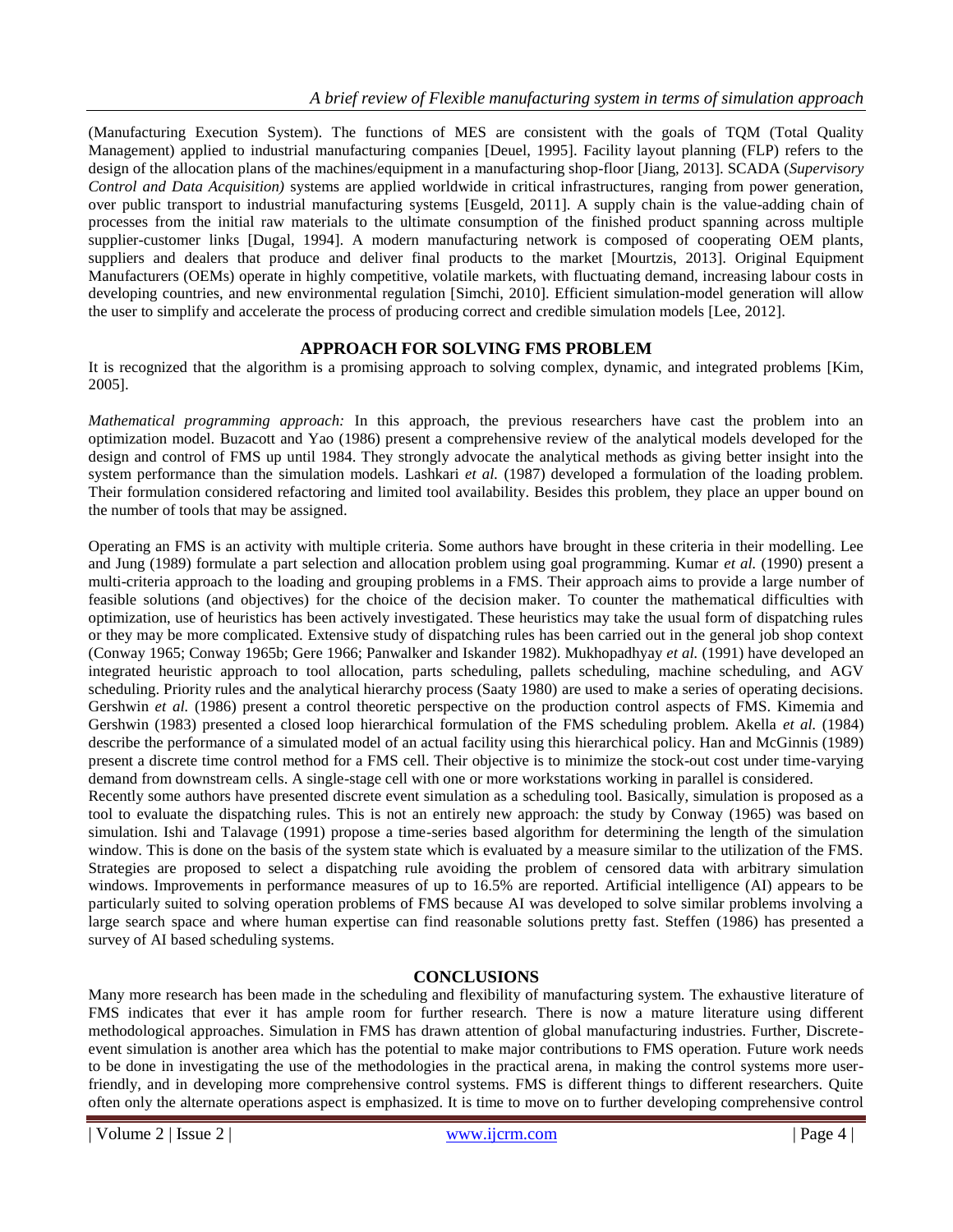schemes which take care of the complex interaction of the multiple resources in an FMS: transporters, CNC machines, robots, tools, fixtures, pallets. This could be done using hierarchical schemes.

#### **REFERENCES**

- [1] Akella, R., Choong, Y., and Gershwin, S.B., 1984, Performance of hierarchical production scheduling policy. *IEEE Transactions on Components, Hybrids, and Manufacturing Technology,* **CHMT-7,** 215-217.
- [2] Aloini D., Dulmin R., Mininno V., 2012, Modelling and assessing ERP project risks: A Petri Net approach, European Journal of Operational Research, 220/2:484-495.
- [3] Banks J., Carson J. S., Nelson B. L., Nicol, D. M., 2000, Discrete event system simulation, 3rd ed. Englewood Cliffs Buzacott, J.A., and Shanthikumar, J.G., 1980, Models for understanding flexible manufacturing systems. *AIIE Transactions*, **12,** 339-349.
- [4] Buzacott, J.A., 1982, Optimal operating rules for automated manufacturing systems. *IEEE Transactions on Automatic Control*, **AC-27,** 80-86.
- [5] Buzacott, J.A., and Yao, D.D., 1986, Flexible manufacturing systems: a review of analytical models. *Management Science,* **32,**  890-905.
- [6] Chen J-H,Ho S-Y. (2005), A novel approach to production planning of flexible manufacturing systems using an efficient multiobjective genetic algorithm. International JournalofMachineTools&Manufacture2005;45:949–57.
- [7] Conway, R.W., Maxwell, W.L., and Miller, L.W., 1967, *Theory of Scheduling* (Reading, Mass.: Addison-Wesley Publishing Company).
- [8] Conway, R.W., 1965, Priority dispatching and work in process inventory in a job shop. *Journal of Industrial Engineering*, **16,**  123-130.
- [9] Conway, R.W., 1965b, Priority dispatching and job lateness in a job shop. *Journal of Industrial Engineering*, **16,** 228-237.
- [10] Das K, Baki MF, Li X. (2009), Optimization of operation and changeover time for production planning and scheduling in a flexible manufacturing system. Computers & Industrial Engineering 2009;56(1):283–93.
- [11] Deuel A.C., 1994, The benefits of a manufacturing execution system for plantwide automation, ISA Transactions, 33/2:113-124.
- [12] Dugal, L.F., Healy M., Tankenton S.. 1994, Supply Chain Management: A Challenge to Change, Coopers & Lybrand Report.
- [13] Gere, W.S., 1966, Heuristics in job shop scheduling. *Management Science,* **13,** 167-190.
- [14] Guerrero F, Lozano S, Koltai T, Larraneta J. Machine loading and part type selection in flexible manufacturing systems. International Journal of Produc- tion Research 1999;37:1303–17.
- [15] Gupta, Y.P., Gupta, M.C., and Bector, C.R., 1989, A review of scheduling rules in flexible manufacturing systems. *International Journal of Computer Integrated Manufacturing*, **2,** 356-377.
- [16] Grieco A, Semeraro Q,Tolio T. (2001), A review of different approaches to the FMS loading problem. International Journal of Flexible Manufacturing Systems 2001; 13(4):361–84.
- [17] Han, M.H., and McGinnis, L.F., 1989, Flow control in flexible manufacturing: minimization of stockout cost. *International Journal of Production Research,* **27,** 701-715.
- [18] Hrušková, Erika Velíšek, Karol Charbulová, Marcela: Assembly cell design supported by computer. In: Comec 2010 : VI Conferencia Cientifica Internacional de Ingeniería Mecánica. 2 al 4 de noviembre de 2010 Villa Clara, Cuba. - , 2010. - ISBN 978-959-250-602-2
- [19] Ishi, N., and Talavage, J.J., 1991, A transient-based real-Time scheduling algorithm in FMS. *International Journal of Production Research,* **29,** 2501- 2520.
- [20] J.K. Lee, O. Korbaa, Scheduling analysis of FMS: an unfolding timed Petri nets approach, Elsevier, Mathematics and Computers in Simulation 70 (5-6) (2006) 419–432, Feb.
- [21] Jiang S., Nee A.Y.C., 2013, A novel facility layout planning and optimisation methodology, CIRP Annals-Manufacturing Technology, 62:483–486.
- [22] Kim JY, Kim Y, Kim YK. (2001), An endosymbiotic evolutionary algorithm for optimization. Applied Intelligence 2001;15(2):117–30.
- [23] Kim YK, Park K, Ko J. (2003), A symbiotic evolutionary algorithm for the integration of process planning and job shop scheduling. Computers & Operations Research 2003;30(8):1151–71.
- [24] Kim JY, Kim YK. (2005), Multileveled symbiotic evolutionary algorithm: application to FMS loading problems. Applied Intelligence 2005;22 (3):233–49.
- [25] Kimemia, J.G., and Gershwin, S.B., 1983, An algorithm for the computer control of production in flexible manufacturing systems. *IIE Transactions,* **15,** 353- 362.
- [26] Kumar, P., Tewari, N.K., and Singh, N., 1990, Joint consideration of grouping and loading problems in a flexible manufacturing system. *International Journal of Production Research,* **28,** 1345-1346.
- [27] L. Peterson, Petri Net Theory and the Modeling of Systems, Prentice Hall, Englewood Cliffs, NJ, 1981.
- [28] Lee J.Y., Kang H.S., Kim G.Y., Noh S.D., 2012, Concurrent material flow analysis by P3R-driven modeling and simulation in PLM, Computers in Industry, 63/5:513-527.
- [29] Lee, S.M., and Jung, H., 1989, A multi-objective production planning model in a flexible manufacturing environment. *International Journal of Production Research,* **27,** 1981-1992.
- [30] Maimon OZ, Gershwin SB. (1988), dynamic scheduling and routing for flexible manufacturing systems that have unreliable machines. Operations Research, 36:279–92.